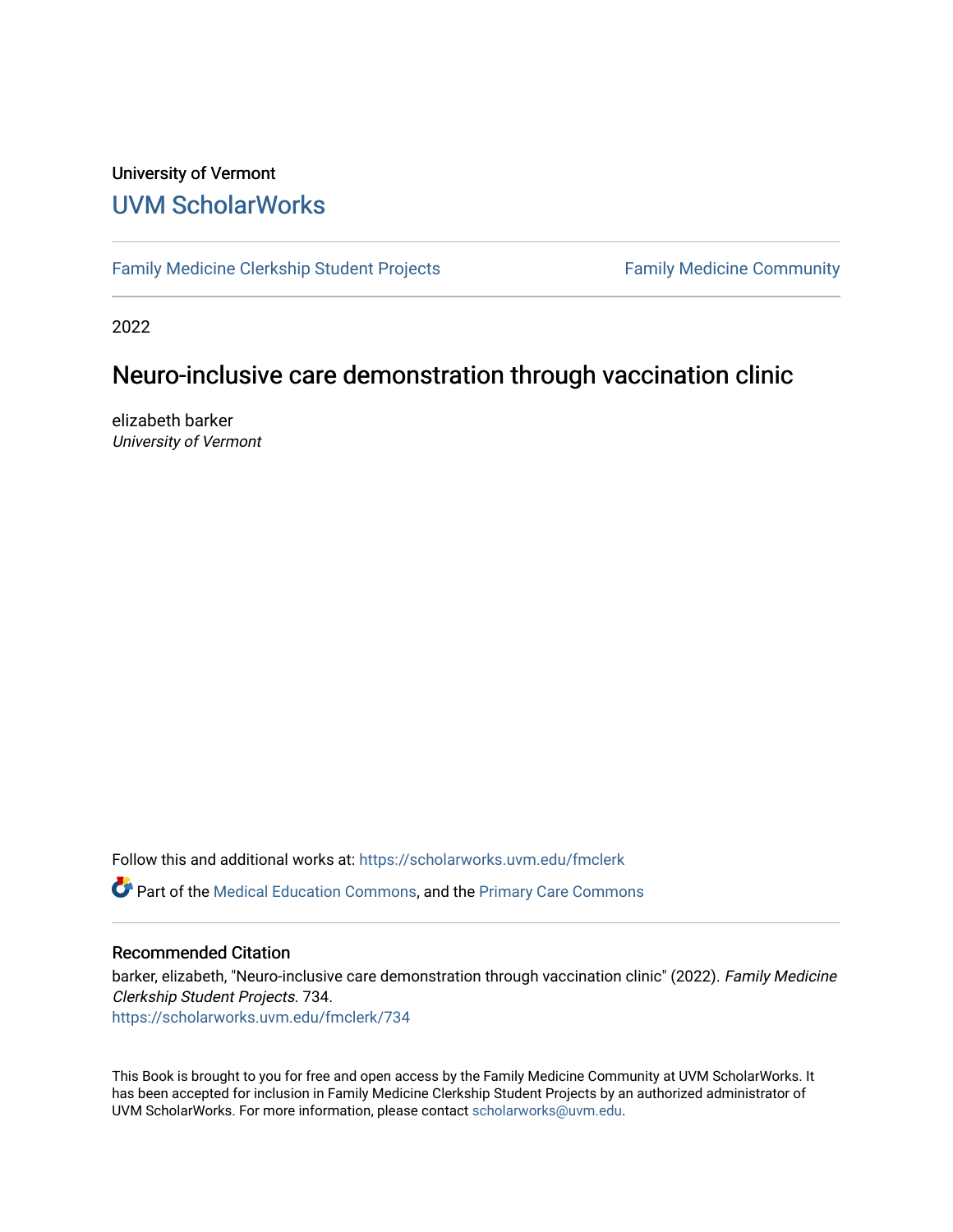Neuro-inclusive care demonstration through vaccination clinic

All Brains Belong

Elizabeth Barker

December 2021 & January 2022

Dr. Melissa Houser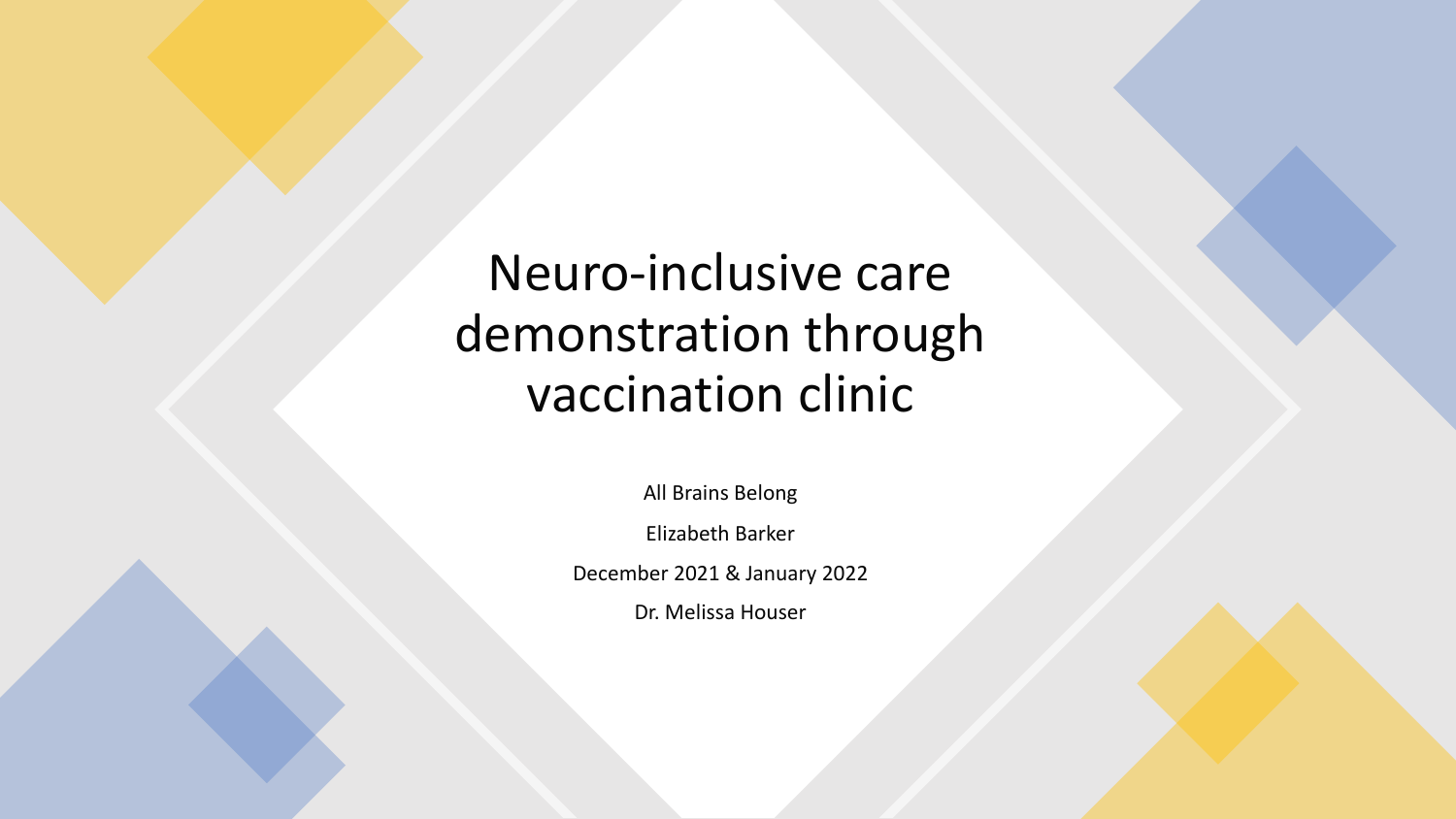Problem Identification and description of need

The problem was first identified by Dr. Houser when she heard about patients unable to get a covid vaccination at the given clinics

Patients get overwhelmed. People don't know what accommodations people need

What does neuro inclusive care look like?

An experience where they are able to receive a vax with their needs considered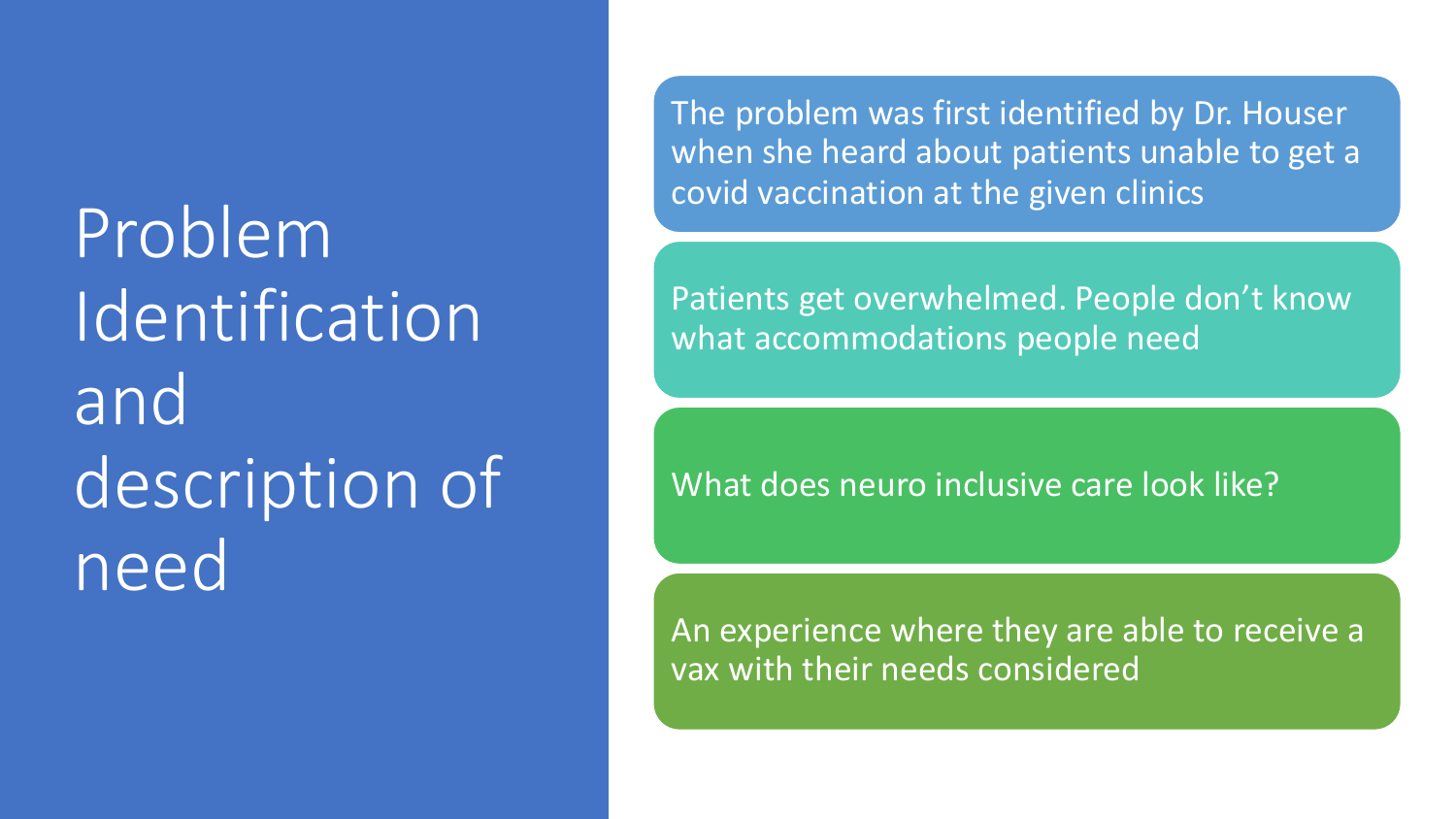# Public health cost

Covid-19 numbers have continued to rise in late 2021 and early 2022 in Vermont and across the nation

#### Most recent data from AAP

- 9,452,491 total child COVID-19 cases reported
- children represented 17.8% of all cases
- Overall rate: 12,559 cases per 100,000 children in the population
- 981,488 child COVID-19 cases were reported the past week from January  $6<sup>th</sup>$  '22 to Jan 13<sup>th</sup> '22
- Over two weeks, at the most recent peak, there was a 20% increase in the cumulative number of child COVID-19 cases since the beginning of the pandemic
- Among states reporting, children ranged from 1.7%-4.4% of their total cumulative hospitalizations, and 0.1%-1.5% of all their child COVID-19 cases resulted in hospitalization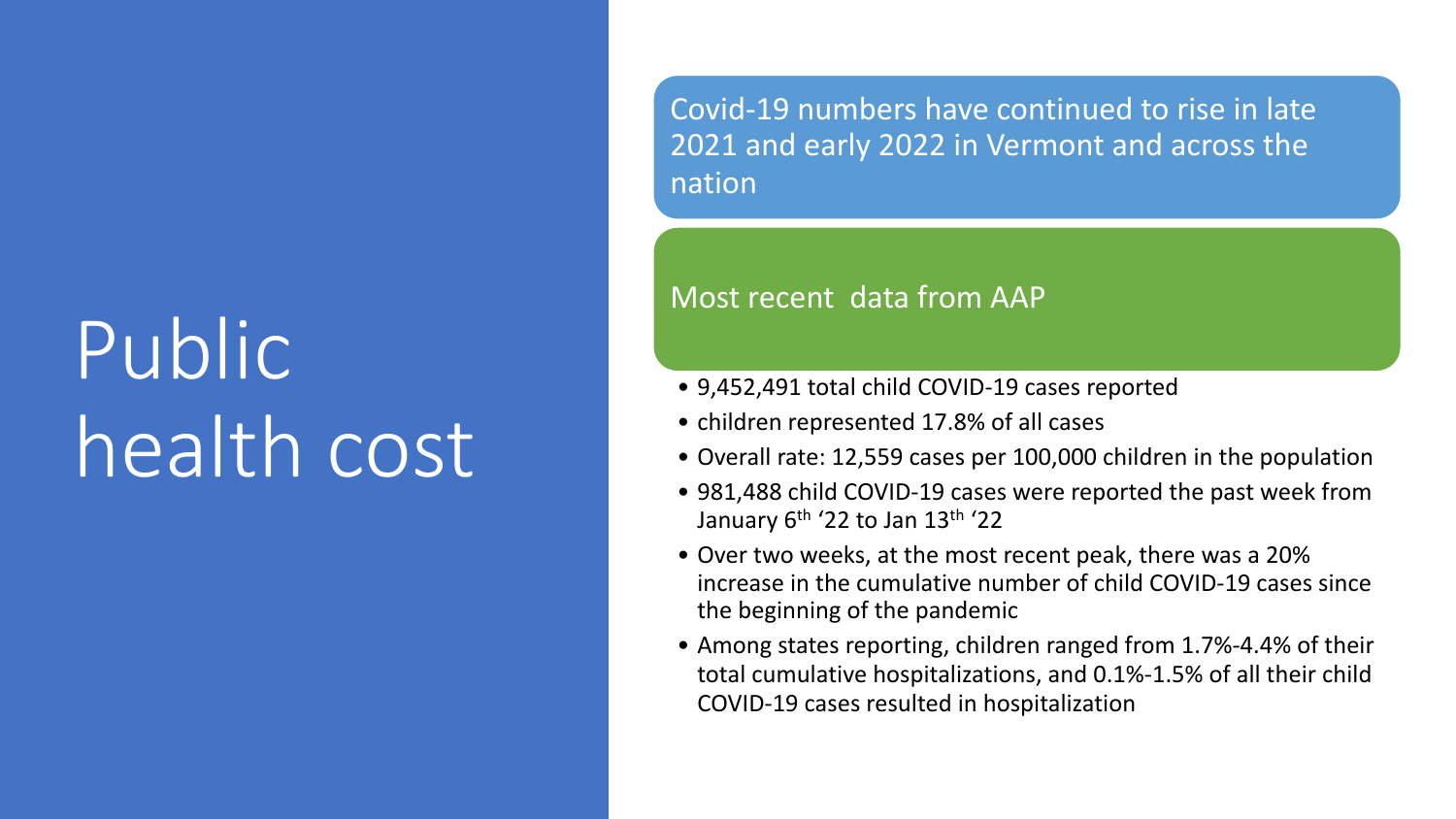# Community Perspective on Issue and Support for Project



• "There are so many 'defaults' in our society, including within the healthcare system, Any time there is a default expectation, anyone who doesn't fit into that mold feels 'othered, When we cause people to feel 'othered,' we don't have true inclusion and there are so many who feel excluded from current healthcare system."

#### • Hannah Bloom, Pediatric Occupational therapist

• "In the traditional healthcare system, there are times when medical events are delivered without intentional acknowledgement for a child's bodily autonomy. What Dr. Houser created with this vaccine clinic was the ability for family systems and individual nervous systems to be the directors of their own health experience."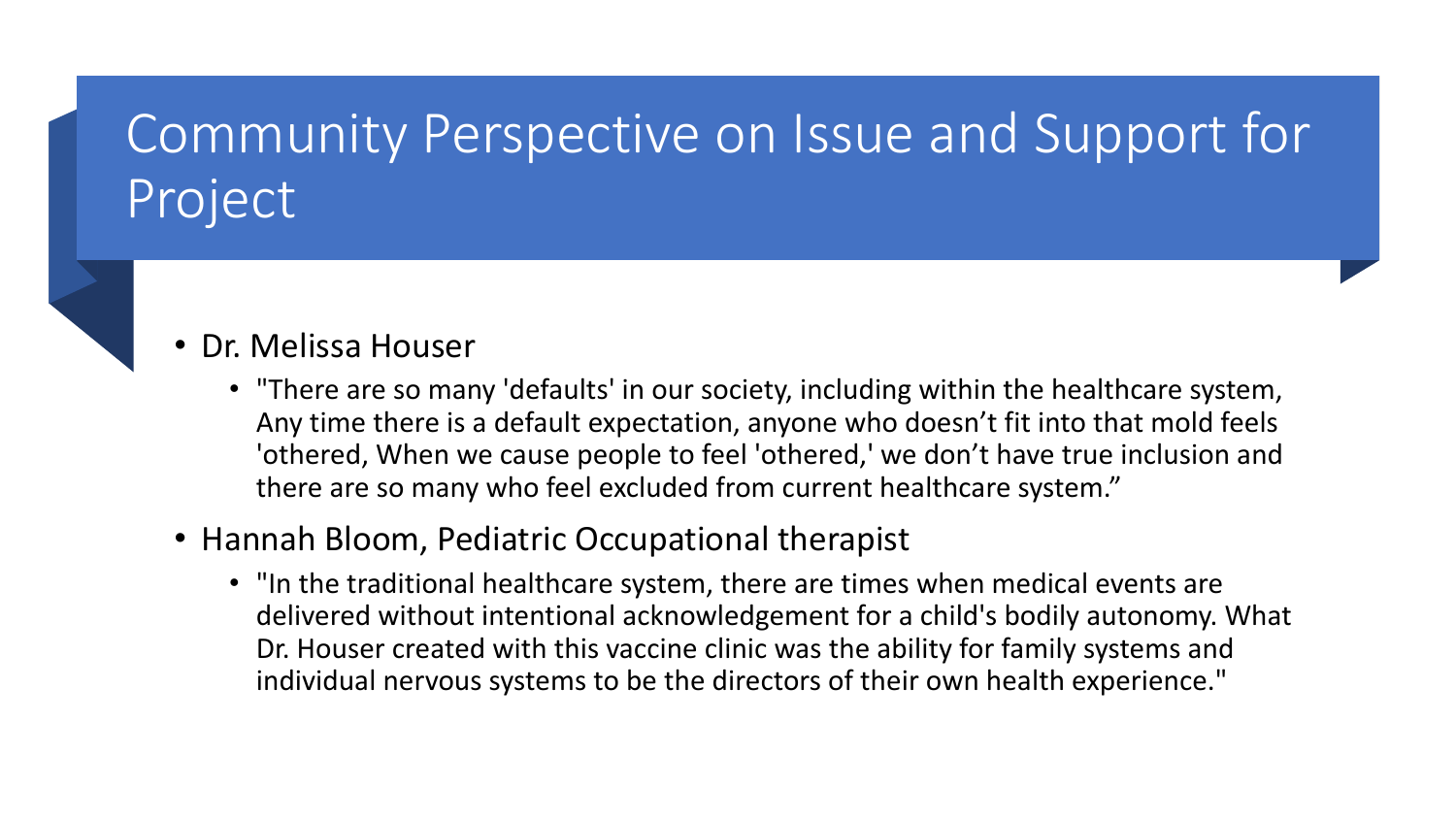# Intervention and Methodology

Intervention was a news story with LCOM

Spread awareness of what sensory informed care looks like and provided opportunities for vaccination

Worked with UVM LCOM editorial team, Michelle Bookless

Local news was tagged on social media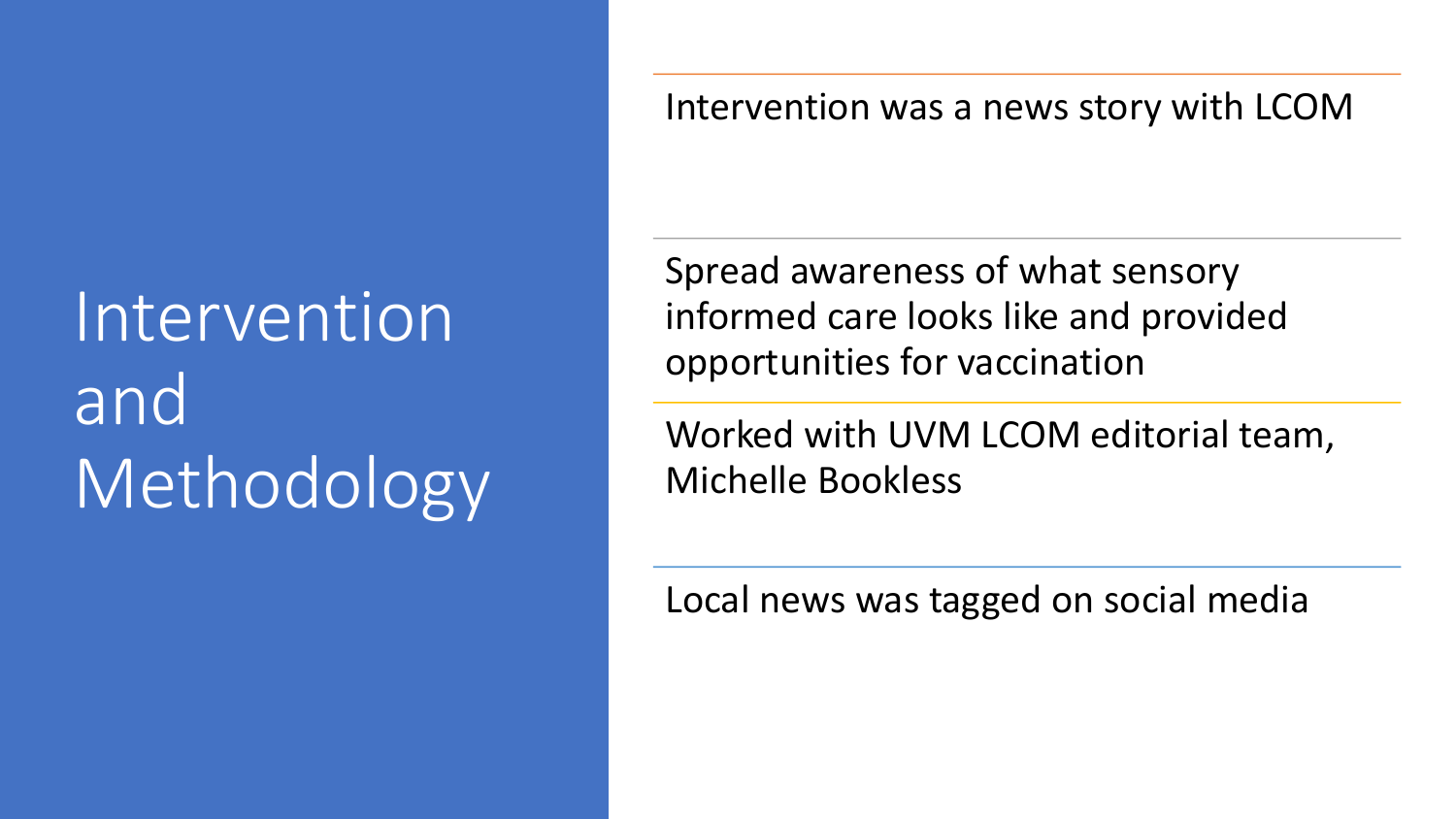## Results and Response

### Lots of positive responses to the article

- Responses on Instagram
- 122 likes
- Comment "this is tremendous!!!"

### Vaccination Clinic

• More online registrations

• New registrants

### A lot a great verbal feedback in person at the clinic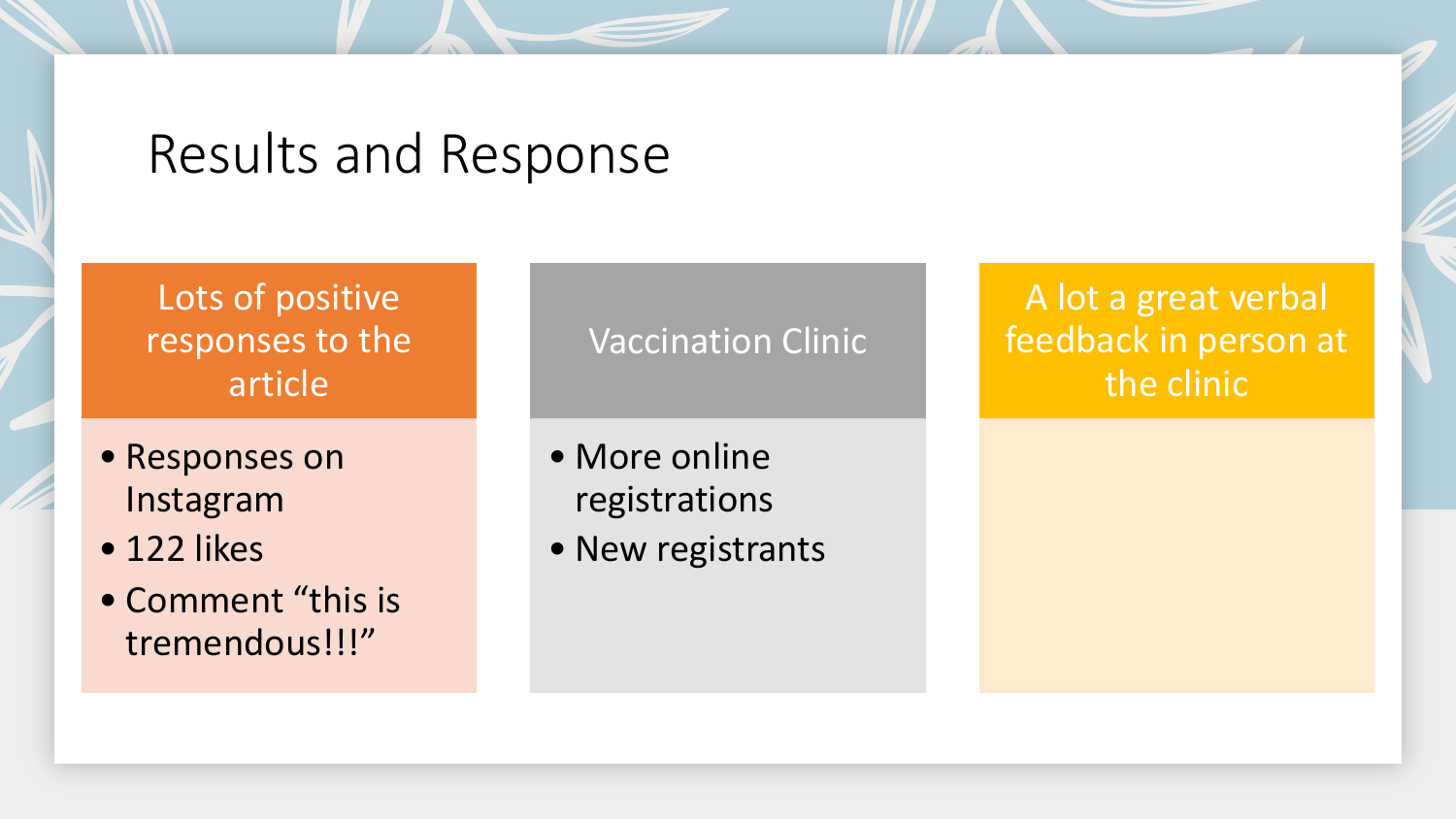## Evaluation of effectiveness and limitations

### The article only had an online presence

Was not picked up by other news sources

Some people still had the misconception that it was for neuro divergent only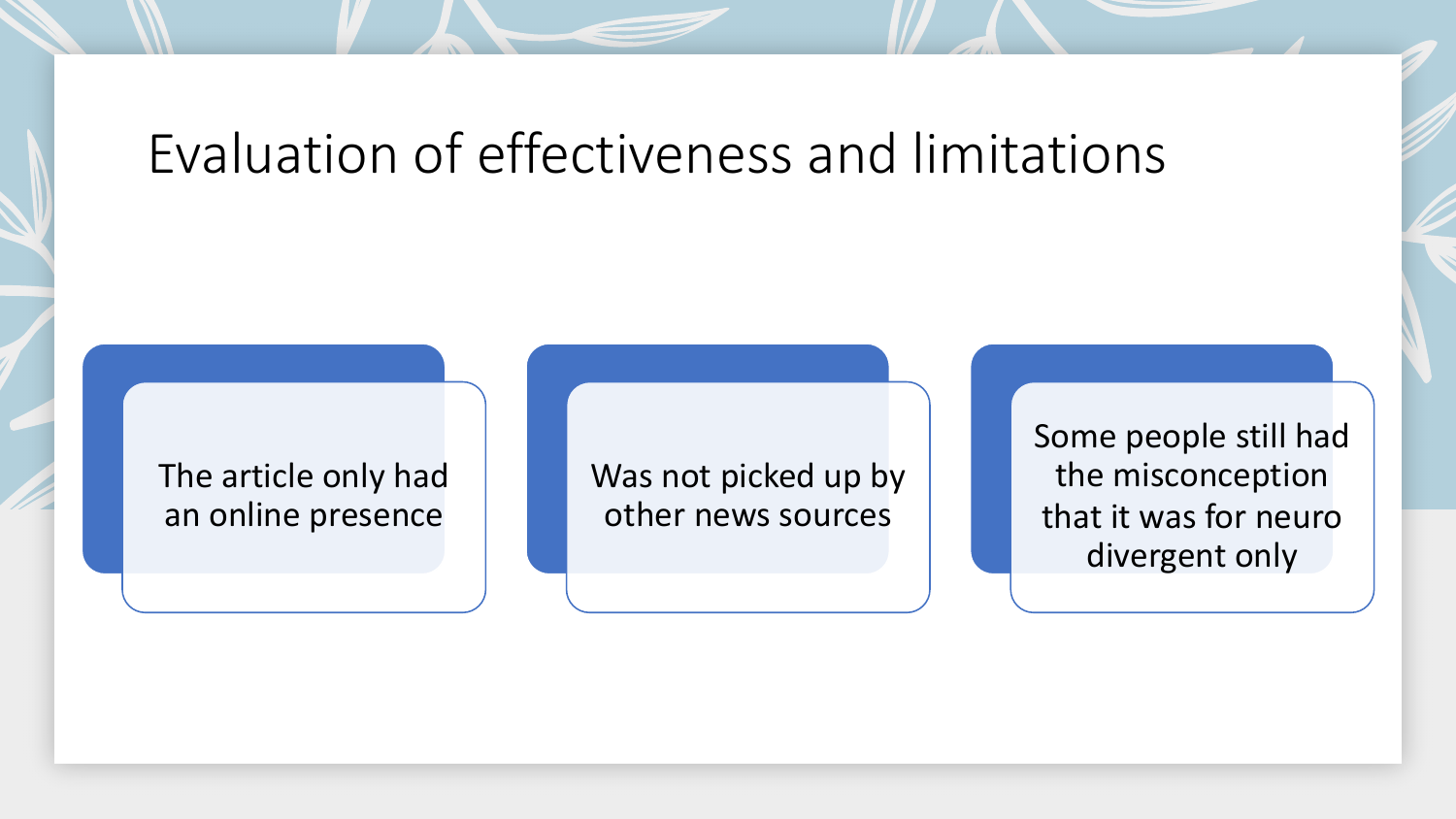## Recommendations for future projects

More direct information for family medicine clinics and accommodations for health care

Cost of sensory items can add up, our's were donated from *Vermont Family Network*

What does this look like in a hospital setting?

What education do medical staff still need?